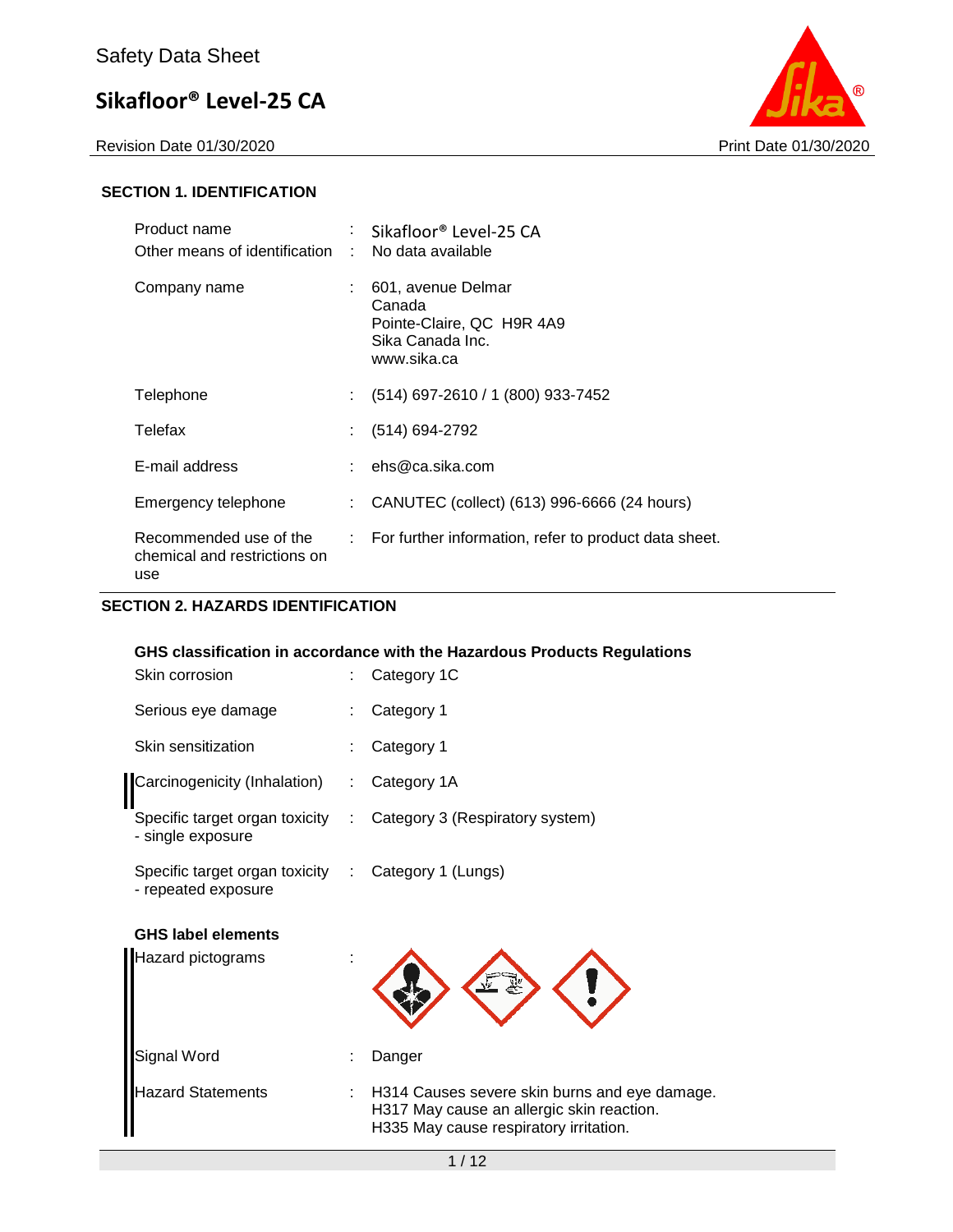Revision Date 01/30/2020 Print Date 01/30/2020



|                                 | H350 May cause cancer by inhalation.<br>H372 Causes damage to organs (Lungs) through prolonged or<br>repeated exposure.                                                                                                                                                                                                                                                                                                                                                                                                                                                                                                                                                                                                                                                                                                       |
|---------------------------------|-------------------------------------------------------------------------------------------------------------------------------------------------------------------------------------------------------------------------------------------------------------------------------------------------------------------------------------------------------------------------------------------------------------------------------------------------------------------------------------------------------------------------------------------------------------------------------------------------------------------------------------------------------------------------------------------------------------------------------------------------------------------------------------------------------------------------------|
| <b>Precautionary Statements</b> | <b>Prevention:</b><br>P201 Obtain special instructions before use.<br>P202 Do not handle until all safety precautions have been read<br>and understood.<br>P260 Do not breathe dust/ fume/ gas/ mist/ vapors/ spray.<br>P264 Wash skin thoroughly after handling.<br>P270 Do not eat, drink or smoke when using this product.<br>P271 Use only outdoors or in a well-ventilated area.<br>P272 Contaminated work clothing should not be allowed out of<br>the workplace.<br>P280 Wear protective gloves/ protective clothing/ eye protection/<br>face protection.                                                                                                                                                                                                                                                              |
|                                 | <b>Response:</b><br>P301 + P330 + P331 IF SWALLOWED: Rinse mouth. Do NOT<br>induce vomiting.<br>P303 + P361 + P353 IF ON SKIN (or hair): Take off immediately<br>all contaminated clothing. Rinse skin with water.<br>P304 + P340 + P310 IF INHALED: Remove person to fresh air<br>and keep comfortable for breathing. Immediately call a POISON<br>CENTER/ doctor.<br>P305 + P351 + P338 + P310 IF IN EYES: Rinse cautiously with<br>water for several minutes. Remove contact lenses, if present<br>and easy to do. Continue rinsing. Immediately call a POISON<br>CENTER/ doctor.<br>P308 + P313 IF exposed or concerned: Get medical advice/<br>attention.<br>P333 + P313 If skin irritation or rash occurs: Get medical advice/<br>attention.<br>P362 + P364 Take off contaminated clothing and wash it before<br>reuse. |
|                                 | Storage:<br>P403 + P233 Store in a well-ventilated place. Keep container<br>tightly closed.<br>P405 Store locked up.                                                                                                                                                                                                                                                                                                                                                                                                                                                                                                                                                                                                                                                                                                          |
|                                 | Disposal:<br>P501 Dispose of contents/ container to an approved waste dis-<br>posal plant.                                                                                                                                                                                                                                                                                                                                                                                                                                                                                                                                                                                                                                                                                                                                    |
| <b>Additional Labeling</b>      |                                                                                                                                                                                                                                                                                                                                                                                                                                                                                                                                                                                                                                                                                                                                                                                                                               |

There are no ingredients with unknown acute toxicity used in a mixture at a concentration >= 1%.

**Other hazards**

None known.

### **SECTION 3. COMPOSITION/INFORMATION ON INGREDIENTS**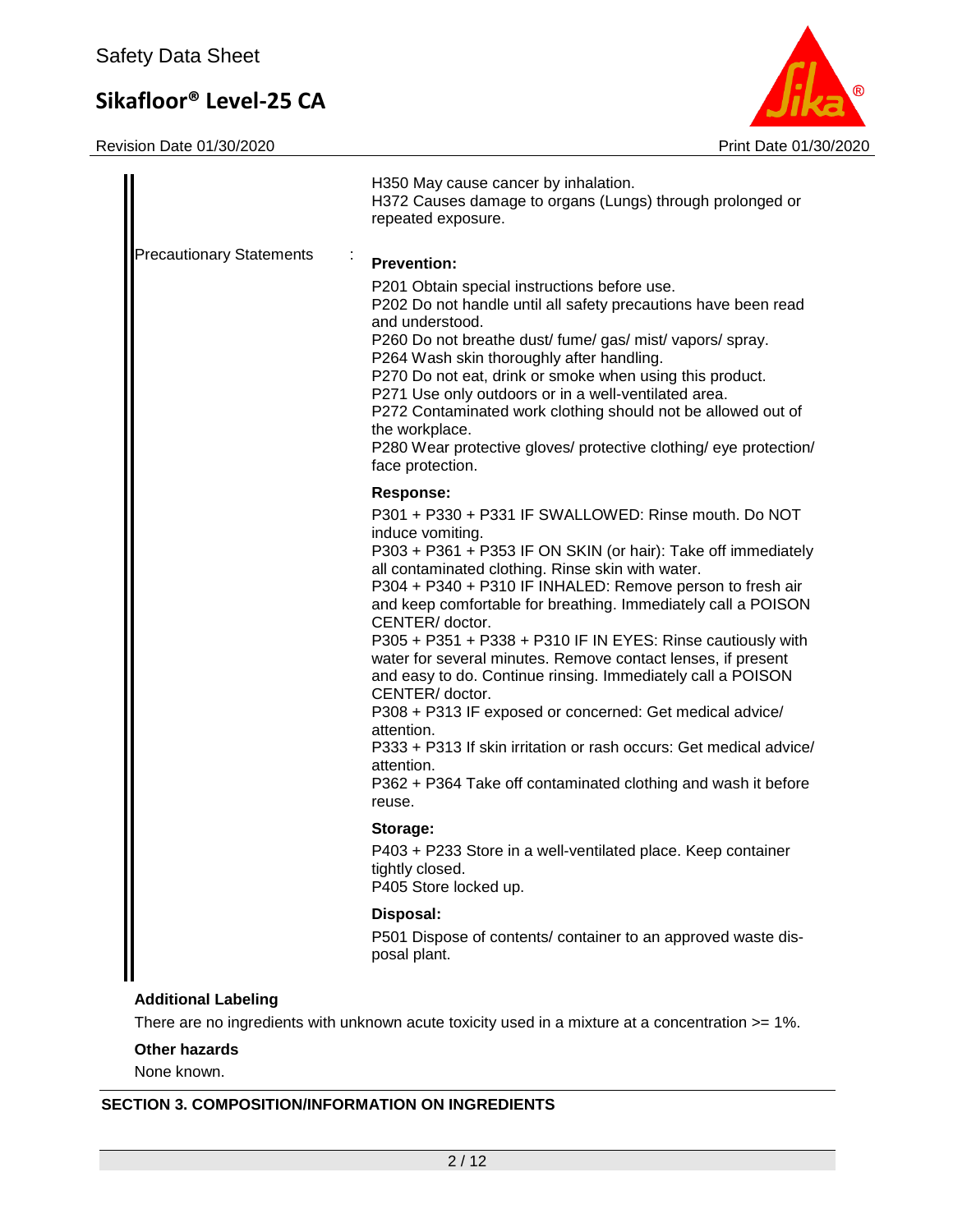Revision Date 01/30/2020 **Print Date 01/30/2020** 

Substance / Mixture : Mixture

| <b>Components</b>  |            |                                                                                  |                               |
|--------------------|------------|----------------------------------------------------------------------------------|-------------------------------|
| lChemical name     | CAS-No.    | Classification                                                                   | Concentra-<br>tion $(\% w/w)$ |
| Quartz (SiO2)      | 14808-60-7 | Carc. 1A; H350i<br>STOT RE 1; H372<br><b>STOT SE 3; H335</b>                     | $>= 20 - < 30$                |
| Portland cement    | 65997-15-1 | Skin Corr. 1C; H314<br>Eye Dam. 1; H318<br>Skin Sens. 1; H317<br>STOT SE 3; H335 | $>= 10 - 20$                  |
| Quartz (SiO2) <5µm | 14808-60-7 | <b>STOT RE 1: H372</b><br>Carc. 1A; H350i<br><b>STOT SE 3; H335</b>              | $>= 0.1 - 1$                  |
| Quartz (SiO2)      | 14808-60-7 | Carc. 1A; H350i<br><b>STOT RE 1; H372</b><br><b>STOT SE 3: H335</b>              | $>= 10 - 30$                  |
| Portland cement    | 65997-15-1 | Skin Corr. 1C; H314<br>Eye Dam. 1; H318<br>Skin Sens. 1; H317<br>STOT SE 3; H335 | $>= 10 - 30$                  |

Actual concentration or concentration range is withheld as a trade secret

### **SECTION 4. FIRST AID MEASURES**

| General advice                                         | Move out of dangerous area.<br>Consult a physician.<br>Show this material safety data sheet to the doctor in attend-<br>ance.                                                                                                                                                                                           |
|--------------------------------------------------------|-------------------------------------------------------------------------------------------------------------------------------------------------------------------------------------------------------------------------------------------------------------------------------------------------------------------------|
| If inhaled                                             | Move to fresh air.<br>Consult a physician after significant exposure.                                                                                                                                                                                                                                                   |
| In case of skin contact                                | Take off contaminated clothing and shoes immediately.<br>Wash off with soap and plenty of water.<br>Immediate medical treatment is necessary as untreated<br>wounds from corrosion of the skin heal slowly and with difficul-<br>ty.                                                                                    |
| In case of eye contact                                 | Small amounts splashed into eyes can cause irreversible tis-<br>sue damage and blindness.<br>In the case of contact with eyes, rinse immediately with plenty<br>of water and seek medical advice.<br>Continue rinsing eyes during transport to hospital.<br>Remove contact lenses.<br>Keep eye wide open while rinsing. |
| If swallowed                                           | Clean mouth with water and drink afterwards plenty of water.<br>Do not induce vomiting without medical advice.<br>Do not give milk or alcoholic beverages.<br>Never give anything by mouth to an unconscious person.<br>Take victim immediately to hospital.                                                            |
| Most important symptoms<br>and effects, both acute and | Health injuries may be delayed.<br>corrosive effects                                                                                                                                                                                                                                                                    |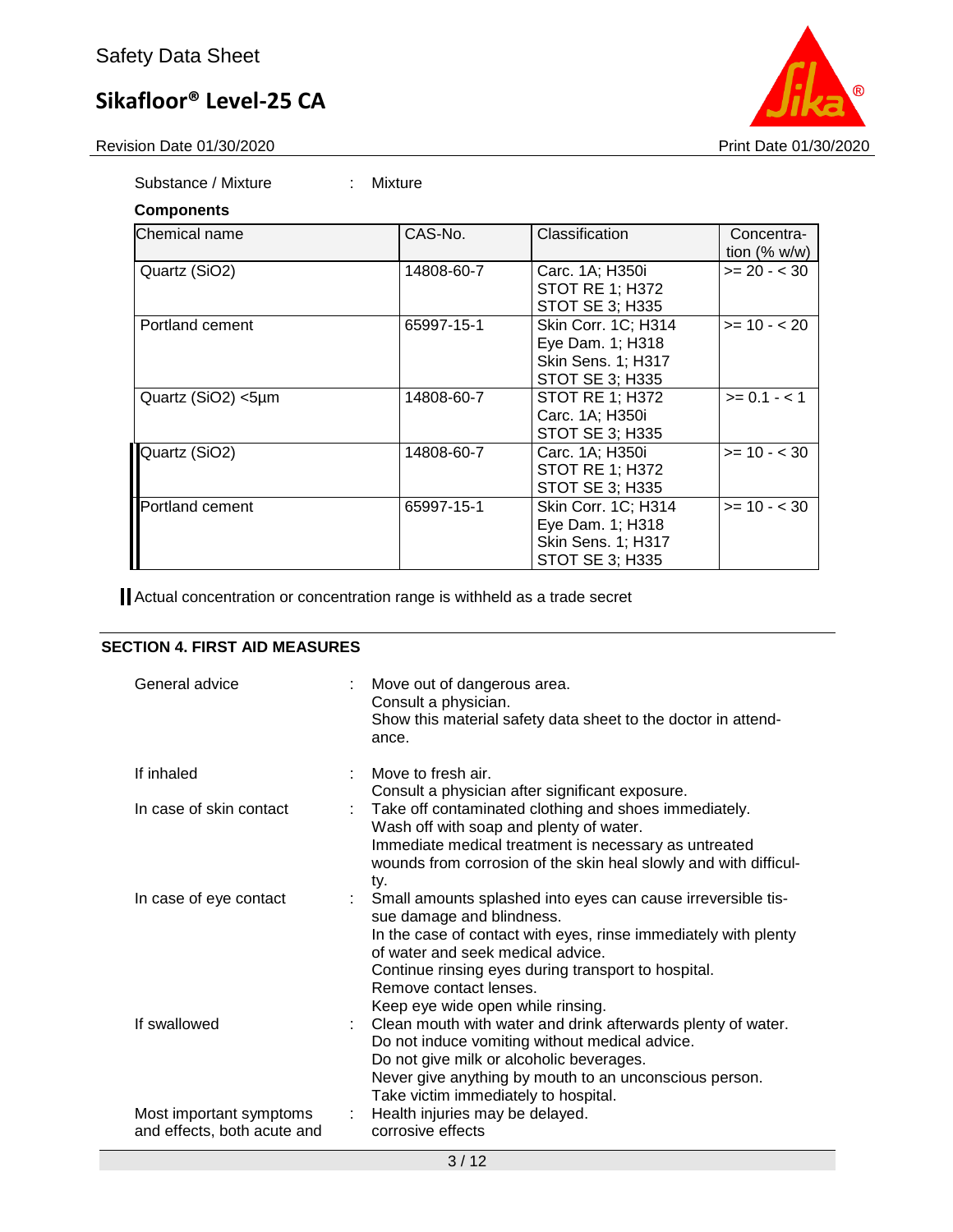Revision Date 01/30/2020 **Print Date 01/30/2020** 



| delayed            | irritant effects                                      |
|--------------------|-------------------------------------------------------|
|                    | sensitizing effects                                   |
|                    | Cough                                                 |
|                    | Respiratory disorder                                  |
|                    | Allergic reactions                                    |
|                    | Dermatitis                                            |
|                    | May cause an allergic skin reaction.                  |
|                    | Causes serious eye damage.                            |
|                    | May cause respiratory irritation.                     |
|                    | May cause cancer by inhalation.                       |
|                    | Causes damage to organs through prolonged or repeated |
|                    | exposure.                                             |
|                    | Causes severe burns.                                  |
| Notes to physician | Treat symptomatically.                                |
|                    |                                                       |

### **SECTION 5. FIRE-FIGHTING MEASURES**

| Suitable extinguishing media                        | Use extinguishing measures that are appropriate to local cir-<br>cumstances and the surrounding environment.                                                                                                                  |
|-----------------------------------------------------|-------------------------------------------------------------------------------------------------------------------------------------------------------------------------------------------------------------------------------|
| Further information                                 | Collect contaminated fire extinguishing water separately. This<br>must not be discharged into drains.<br>Fire residues and contaminated fire extinguishing water must<br>be disposed of in accordance with local regulations. |
| Special protective equipment :<br>for fire-fighters | In the event of fire, wear self-contained breathing apparatus.                                                                                                                                                                |

#### **SECTION 6. ACCIDENTAL RELEASE MEASURES**

| Personal precautions, protec- :<br>tive equipment and emer-<br>gency procedures |   | Use personal protective equipment.<br>Deny access to unprotected persons.                                                                                                                                                                     |
|---------------------------------------------------------------------------------|---|-----------------------------------------------------------------------------------------------------------------------------------------------------------------------------------------------------------------------------------------------|
| Environmental precautions                                                       | ÷ | Do not flush into surface water or sanitary sewer system.<br>If the product contaminates rivers and lakes or drains inform<br>respective authorities.<br>Local authorities should be advised if significant spillages<br>cannot be contained. |
| Methods and materials for<br>containment and cleaning up                        | ÷ | Pick up and arrange disposal without creating dust.<br>Keep in suitable, closed containers for disposal.                                                                                                                                      |

### **SECTION 7. HANDLING AND STORAGE**

| fire and explosion      | Advice on protection against : Normal measures for preventive fire protection.                                                                                                                                                                                                                                                                       |
|-------------------------|------------------------------------------------------------------------------------------------------------------------------------------------------------------------------------------------------------------------------------------------------------------------------------------------------------------------------------------------------|
| Advice on safe handling | Avoid formation of respirable particles.<br>Avoid exceeding the given occupational exposure limits (see<br>section 8).<br>Do not get in eyes, on skin, or on clothing.<br>For personal protection see section 8.<br>Persons with a history of skin sensitization problems or asth-<br>ma, allergies, chronic or recurrent respiratory disease should |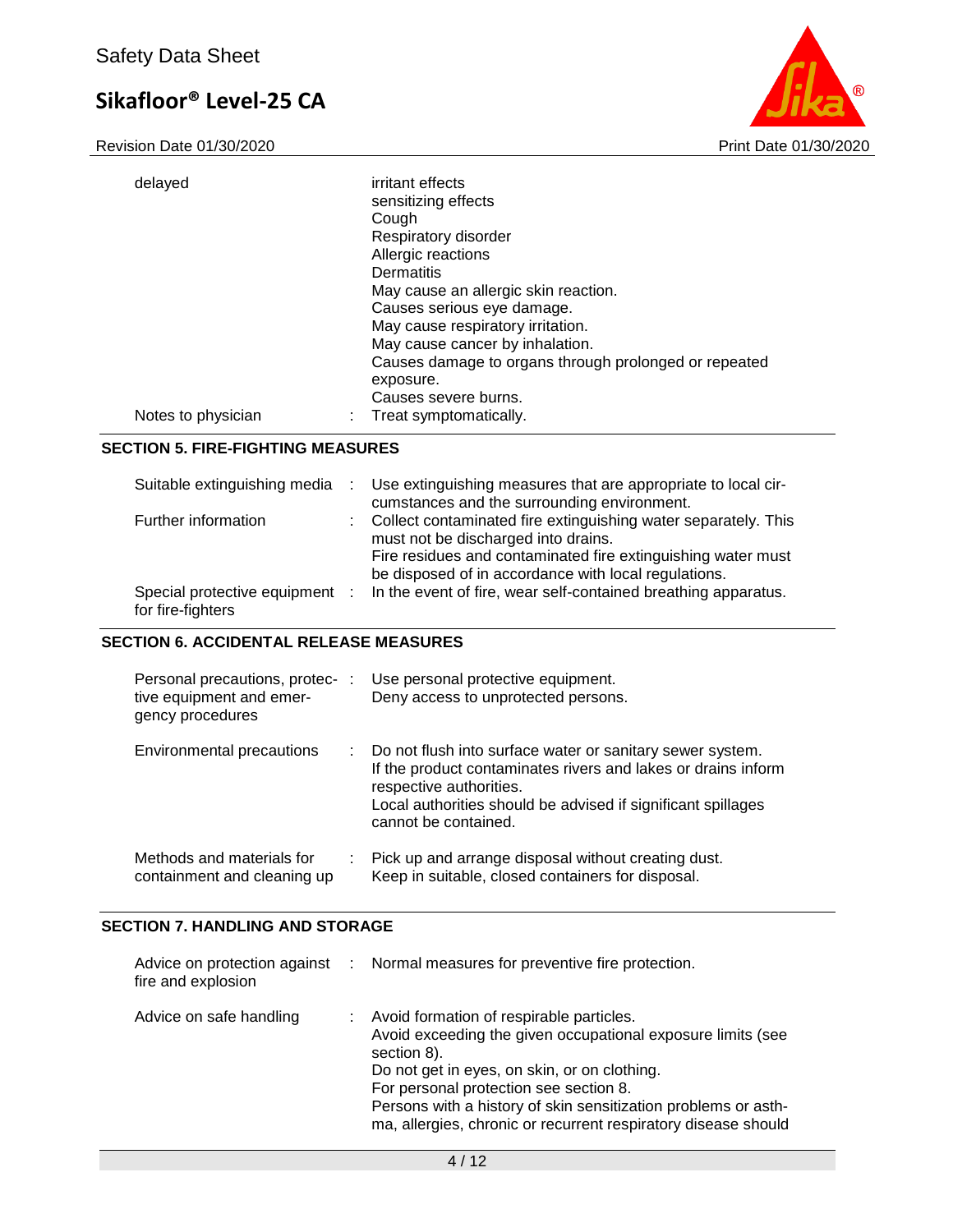Revision Date 01/30/2020 **Print Date 01/30/2020** 



|                             | not be employed in any process in which this mixture is being<br>used.<br>Smoking, eating and drinking should be prohibited in the ap-<br>plication area.<br>Follow standard hygiene measures when handling chemical<br>products. |
|-----------------------------|-----------------------------------------------------------------------------------------------------------------------------------------------------------------------------------------------------------------------------------|
| Conditions for safe storage | : Store in original container.<br>Keep in a well-ventilated place.<br>Observe label precautions.<br>Store in accordance with local regulations.                                                                                   |
| Materials to avoid          | : Explosives<br>Oxidizing agents<br>Poisonous gases<br>Dangerous when wet<br>Flammable solids<br>Organic peroxides<br>Poisonous liquids<br>Spontaneously Combustible Substances                                                   |

## **SECTION 8. EXPOSURE CONTROLS/PERSONAL PROTECTION**

### **Ingredients with workplace control parameters**

| Components    | CAS-No.    | Value type<br>(Form of<br>exposure)                | Control parame-<br>ters / Permissible<br>concentration | <b>Basis</b> |
|---------------|------------|----------------------------------------------------|--------------------------------------------------------|--------------|
| Quartz (SiO2) | 14808-60-7 | TWA (Res-<br>pirable par-<br>ticulates)            | 0.025 mg/m3                                            | CA AB OEL    |
|               |            | TWA (Res-<br>pirable frac-<br>tion)                | $0.1$ mg/m $3$                                         | CA ON OEL    |
|               |            | <b>TWAEV</b><br>(respirable<br>dust)               | $0.1$ mg/m $3$                                         | CA QC OEL    |
|               |            | TWA (Res-<br>pirable)                              | 0.025 mg/m3<br>(Silica)                                | CA BC OEL    |
|               |            | TWA (Res-<br>pirable)                              | 0.025 mg/m3                                            | CA BC OEL    |
|               |            | TWA (Res-<br>pirable)                              | 0.025 mg/m3<br>(Silica)                                | CA BC OEL    |
|               |            | TWA (Res-<br>pirable par-<br>ticulate mat-<br>ter) | 0.025 mg/m3                                            | <b>ACGIH</b> |
|               |            | TWA (Res-<br>pirable par-<br>ticulate mat-<br>ter) | 0.025 mg/m3<br>(Silica)                                | <b>ACGIH</b> |
|               |            | TWA (Res-<br>pirable par-<br>ticulate mat-<br>ter) | $0.025$ mg/m3                                          | <b>ACGIH</b> |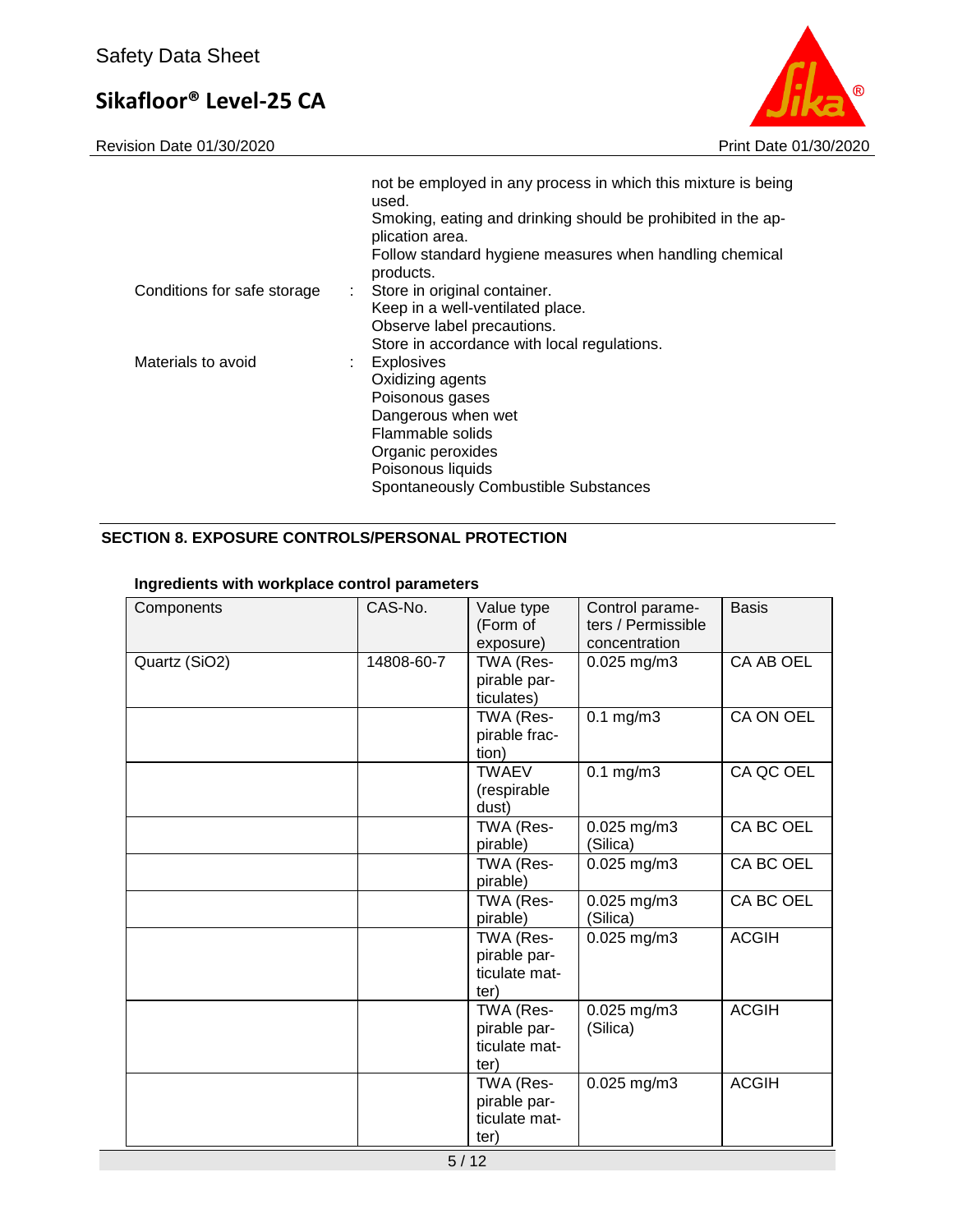

|                               |                                                                                                                                                                                                                                                                                                                                                     | TWA (Res-<br>pirable par-<br>ticulate mat-<br>ter) | $0.025$ mg/m3<br>(Silica)                                                                                                                                                                     | <b>ACGIH</b> |  |
|-------------------------------|-----------------------------------------------------------------------------------------------------------------------------------------------------------------------------------------------------------------------------------------------------------------------------------------------------------------------------------------------------|----------------------------------------------------|-----------------------------------------------------------------------------------------------------------------------------------------------------------------------------------------------|--------------|--|
| limestone                     | 1317-65-3                                                                                                                                                                                                                                                                                                                                           | <b>TWA</b>                                         | $10$ mg/m $3$                                                                                                                                                                                 | CA AB OEL    |  |
|                               |                                                                                                                                                                                                                                                                                                                                                     | TWAEV (to-<br>tal dust)                            | $10$ mg/m $3$                                                                                                                                                                                 | CA QC OEL    |  |
| Portland cement               | 65997-15-1                                                                                                                                                                                                                                                                                                                                          | <b>TWA</b>                                         | 10 mg/m3                                                                                                                                                                                      | CA AB OEL    |  |
|                               |                                                                                                                                                                                                                                                                                                                                                     | TWA (Res-<br>pirable)                              | 1 $mg/m3$                                                                                                                                                                                     | CA BC OEL    |  |
|                               |                                                                                                                                                                                                                                                                                                                                                     | <b>TWAEV</b><br>(respirable<br>dust)               | $5$ mg/m $3$                                                                                                                                                                                  | CA QC OEL    |  |
|                               |                                                                                                                                                                                                                                                                                                                                                     | TWAEV (to-<br>tal dust)                            | 10 mg/m3                                                                                                                                                                                      | CA QC OEL    |  |
|                               |                                                                                                                                                                                                                                                                                                                                                     | TWA (Res-<br>pirable par-<br>ticulate mat-<br>ter) | 1 $mg/m3$                                                                                                                                                                                     | <b>ACGIH</b> |  |
| calcium sulfate               | 7778-18-9                                                                                                                                                                                                                                                                                                                                           | TWA (Inhal-<br>able)                               | 10 mg/m3                                                                                                                                                                                      | CA BC OEL    |  |
|                               |                                                                                                                                                                                                                                                                                                                                                     | <b>TWAEV</b><br>(respirable<br>dust)               | 5 mg/m3                                                                                                                                                                                       | CA QC OEL    |  |
|                               |                                                                                                                                                                                                                                                                                                                                                     | TWAEV (to-<br>tal dust)                            | 10 mg/m3                                                                                                                                                                                      | CA QC OEL    |  |
|                               |                                                                                                                                                                                                                                                                                                                                                     | <b>TWA</b>                                         | 10 mg/m3<br>(Calcium)                                                                                                                                                                         | CA AB OEL    |  |
|                               |                                                                                                                                                                                                                                                                                                                                                     | TWA (Inhal-<br>able particu-<br>late matter)       | 10 mg/m3<br>(Calcium)                                                                                                                                                                         | <b>ACGIH</b> |  |
| <b>Engineering measures</b>   | Use of adequate ventilation should be sufficient to control<br>worker exposure to airborne contaminants. If the use of this<br>product generates dust, fumes, gas, vapor or mist, use pro-<br>cess enclosures, local exhaust ventilation or other engineer-<br>ing controls to keep worker exposure below any recommend-<br>ed or statutory limits. |                                                    |                                                                                                                                                                                               |              |  |
| Personal protective equipment |                                                                                                                                                                                                                                                                                                                                                     |                                                    |                                                                                                                                                                                               |              |  |
| Respiratory protection        |                                                                                                                                                                                                                                                                                                                                                     | sessment indicates this is necessary.              | Use a properly fitted NIOSH approved air-purifying or air-fed<br>respirator complying with an approved standard if a risk as-                                                                 |              |  |
|                               |                                                                                                                                                                                                                                                                                                                                                     | imum expected contaminant concentration            | The filter class for the respirator must be suitable for the max-<br>(gas/vapor/aerosol/particulates) that may arise when han-<br>dling the product. If this concentration is exceeded, self- |              |  |

|                 | contained breathing apparatus must be used.                   |
|-----------------|---------------------------------------------------------------|
| Hand protection | : Chemical-resistant, impervious gloves complying with an     |
|                 | approved standard should be worn at all times when handling   |
|                 | chemical products if a risk assessment indicates this is nec- |
|                 | essary.                                                       |
| Eve protection  | . Safety every examplying with an approved standard should    |

Eye protection : Safety eyewear complying with an approved standard should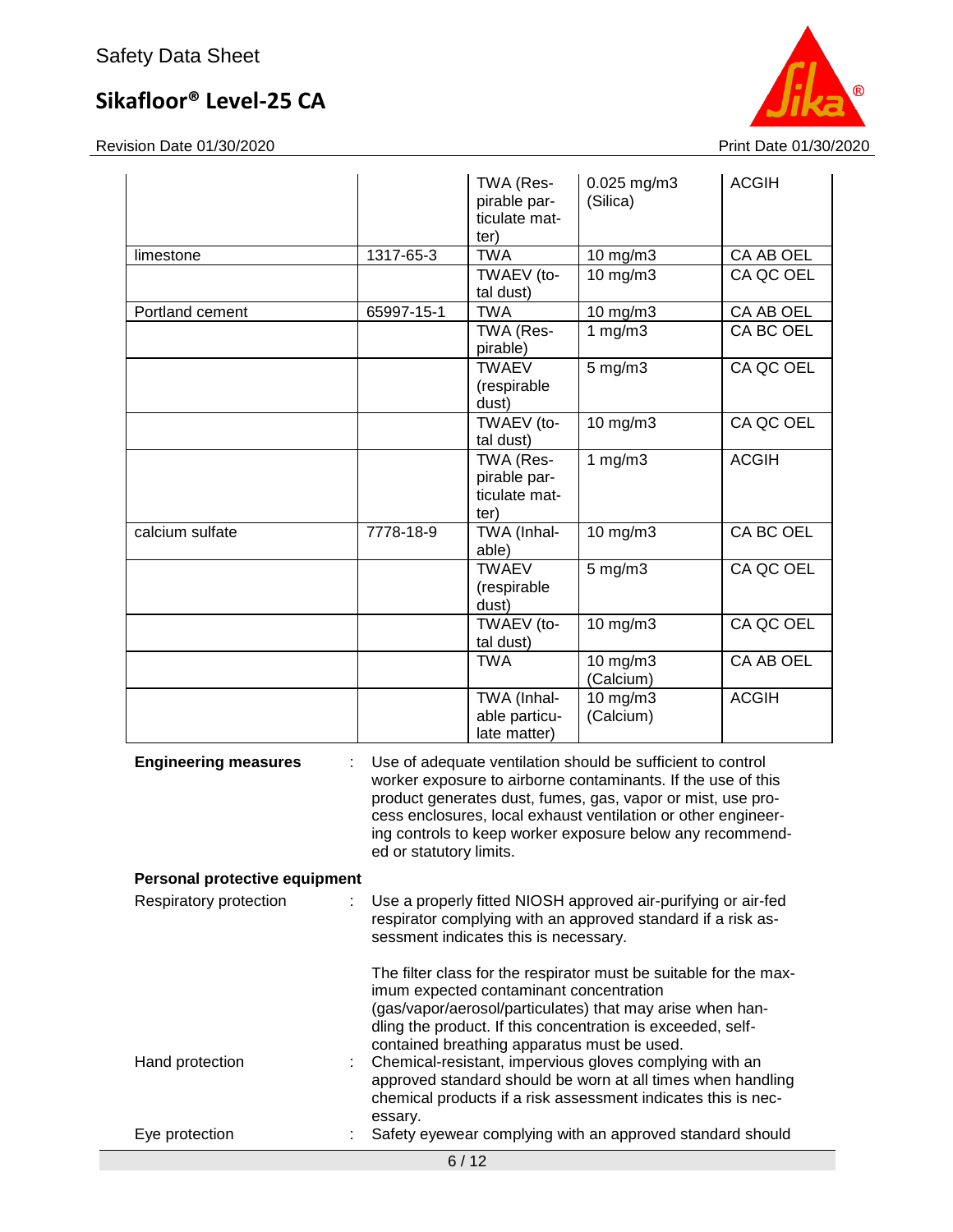Revision Date 01/30/2020 **Print Date 01/30/2020** 



| Skin and body protection | be used when a risk assessment indicates this is necessary.<br>Choose body protection in relation to its type, to the concen-<br>tration and amount of dangerous substances, and to the spe-<br>cific work-place.                                                            |
|--------------------------|------------------------------------------------------------------------------------------------------------------------------------------------------------------------------------------------------------------------------------------------------------------------------|
| Hygiene measures         | Avoid contact with skin, eyes and clothing.<br>Wash hands before breaks and immediately after handling<br>the product.<br>Remove contaminated clothing and protective equipment<br>before entering eating areas.<br>Wash thoroughly after handling.<br>Avoid breathing dust. |

### **SECTION 9. PHYSICAL AND CHEMICAL PROPERTIES**

| Appearance<br>Color<br>Odor<br><b>Odor Threshold</b> |    | solid<br>white<br>odorless<br>No data available |
|------------------------------------------------------|----|-------------------------------------------------|
| pH                                                   | t  | Not applicable                                  |
| Melting point/range / Freezing<br>point              | t  | No data available                               |
| Boiling point/boiling range                          | t  | No data available                               |
| Flash point                                          |    | Not applicable                                  |
| Evaporation rate                                     | t  | No data available                               |
| Flammability (solid, gas)                            | t  | No data available                               |
| Upper explosion limit / Upper<br>flammability limit  | t  | No data available                               |
| Lower explosion limit / Lower<br>flammability limit  | t. | No data available                               |
| Vapor pressure                                       | t  | No data available                               |
| Relative vapor density                               | t  | No data available                               |
| Density                                              | t  | Not applicable                                  |
| Solubility(ies)<br>Water solubility                  | t  | insoluble                                       |
| Solubility in other solvents                         | ÷  | No data available                               |
| Partition coefficient: n-                            | t  | No data available                               |
| octanol/water<br>Autoignition temperature            | t  | No data available                               |
| Decomposition temperature                            | t. | No data available                               |
|                                                      |    |                                                 |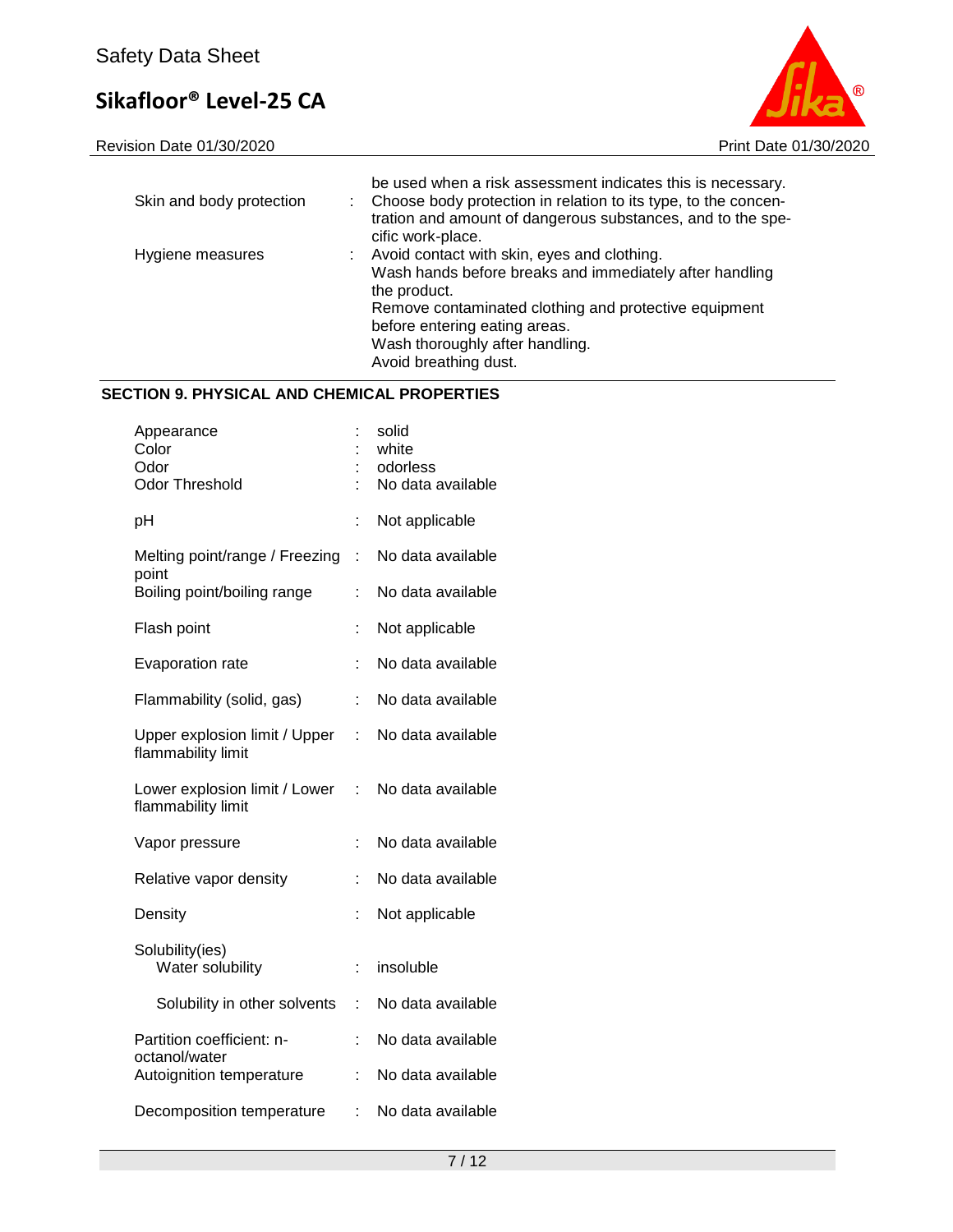Revision Date 01/30/2020 Print Date 01/30/2020



| Viscosity<br>Viscosity, dynamic          | No data available |
|------------------------------------------|-------------------|
| Viscosity, kinematic                     | No data available |
| Explosive properties                     | No data available |
| Oxidizing properties                     | No data available |
| Volatile organic compounds<br>C) content | No data available |

#### **SECTION 10. STABILITY AND REACTIVITY**

| Reactivity              | : No dangerous reaction known under conditions of normal use.                 |
|-------------------------|-------------------------------------------------------------------------------|
| Chemical stability      | : The product is chemically stable.                                           |
|                         | Possibility of hazardous reac- : Stable under recommended storage conditions. |
| tions                   |                                                                               |
| Conditions to avoid     | : No data available                                                           |
| Incompatible materials  | : No data available                                                           |
| Hazardous decomposition | : No decomposition if stored and applied as directed.                         |
| products                |                                                                               |

#### **SECTION 11. TOXICOLOGICAL INFORMATION**

Not classified based on available information.

#### **Skin corrosion/irritation**

Causes severe burns.

#### **Serious eye damage/eye irritation**

Causes serious eye damage.

#### **Respiratory or skin sensitization**

#### **Skin sensitization**

May cause an allergic skin reaction.

#### **Respiratory sensitization**

Not classified based on available information.

#### **Germ cell mutagenicity**

Not classified based on available information.

#### **Carcinogenicity**

| <b>IARC</b> | May cause cancer by inhalation.<br>Group 1: Carcinogenic to humans<br>Quartz (SiO2)<br>(Silica dust, crystalline) | 14808-60-7 |
|-------------|-------------------------------------------------------------------------------------------------------------------|------------|
| <b>OSHA</b> | OSHA specifically regulated carcinogen<br>Quartz (SiO2)<br>(crystalline silica)                                   | 14808-60-7 |
| <b>NTP</b>  | Known to be human carcinogen                                                                                      |            |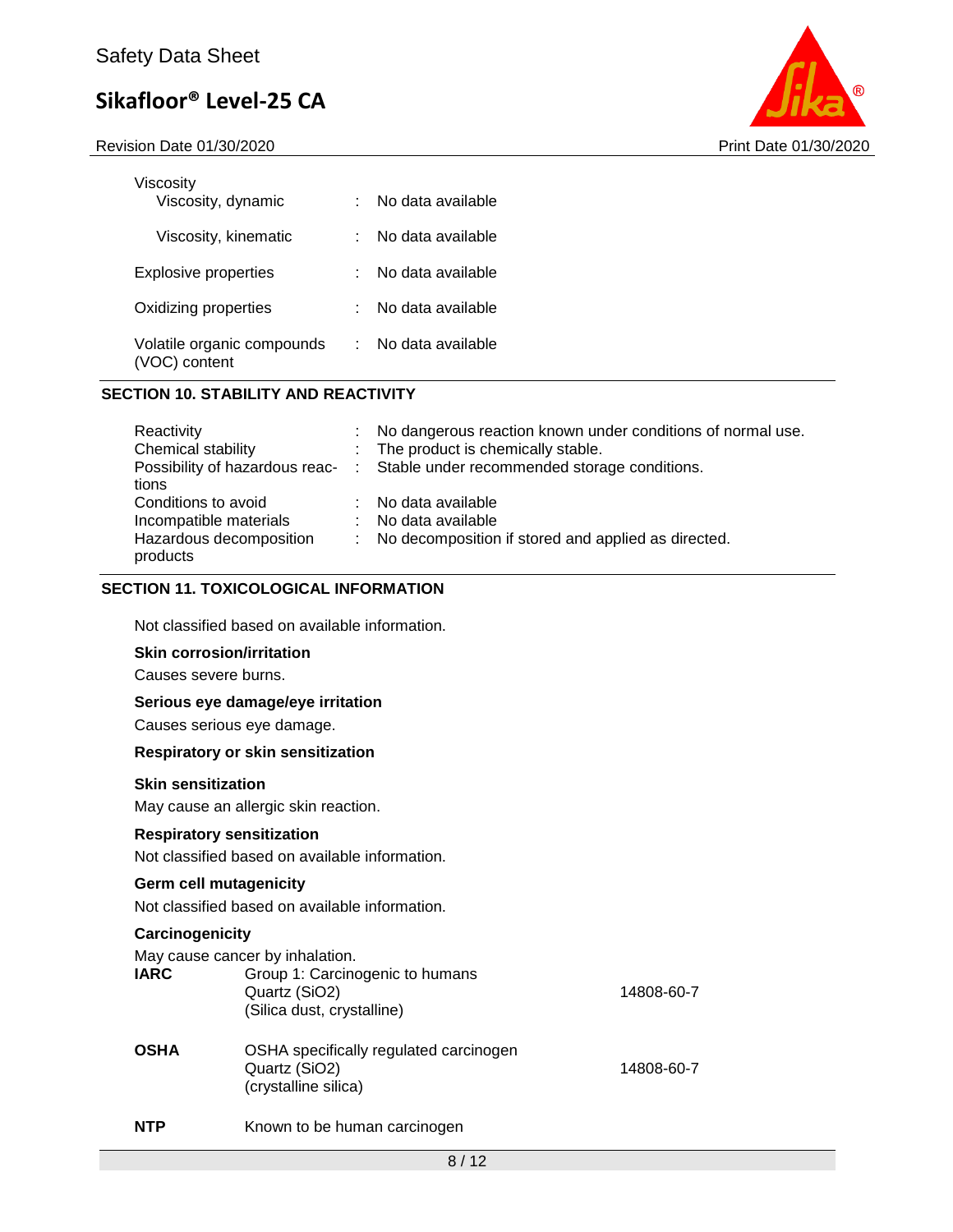Revision Date 01/30/2020 Print Date 01/30/2020



Quartz (SiO2) 14808-60-7 (Silica, Crystalline (Respirable Size))

### **Reproductive toxicity**

Not classified based on available information.

#### **STOT-single exposure**

May cause respiratory irritation.

#### **STOT-repeated exposure**

Causes damage to organs (Lungs) through prolonged or repeated exposure. Prolonged exposure can cause silicosis. Once sensitized, a severe allergic reaction may occur when subsequently exposed to very low levels.

#### **Aspiration toxicity**

Not classified based on available information.

#### **Further information**

#### **Product:**

Quartz (14808-60-7): This classification is relevant when exposed to Quartz (silicon dioxide) in dust or powder form only, including cured product that is subject to sanding, grinding, cutting, or other surface preparation activities.

#### **SECTION 12. ECOLOGICAL INFORMATION**

#### **Ecotoxicity**

No data available

#### **Persistence and degradability**

No data available

#### **Bioaccumulative potential**

No data available

#### **Mobility in soil**

No data available

#### **Other adverse effects**

#### **Product:**

Additional ecological information

: Do not empty into drains; dispose of this material and its container in a safe way.

#### **SECTION 13. DISPOSAL CONSIDERATIONS**

| <b>Disposal methods</b> |                                                                                                                                                                                                                             |
|-------------------------|-----------------------------------------------------------------------------------------------------------------------------------------------------------------------------------------------------------------------------|
| Waste from residues     | Disposal of this product, solutions and any by-products should<br>at all times comply with the requirements of environmental<br>protection and waste disposal legislation and any regional<br>local authority requirements. |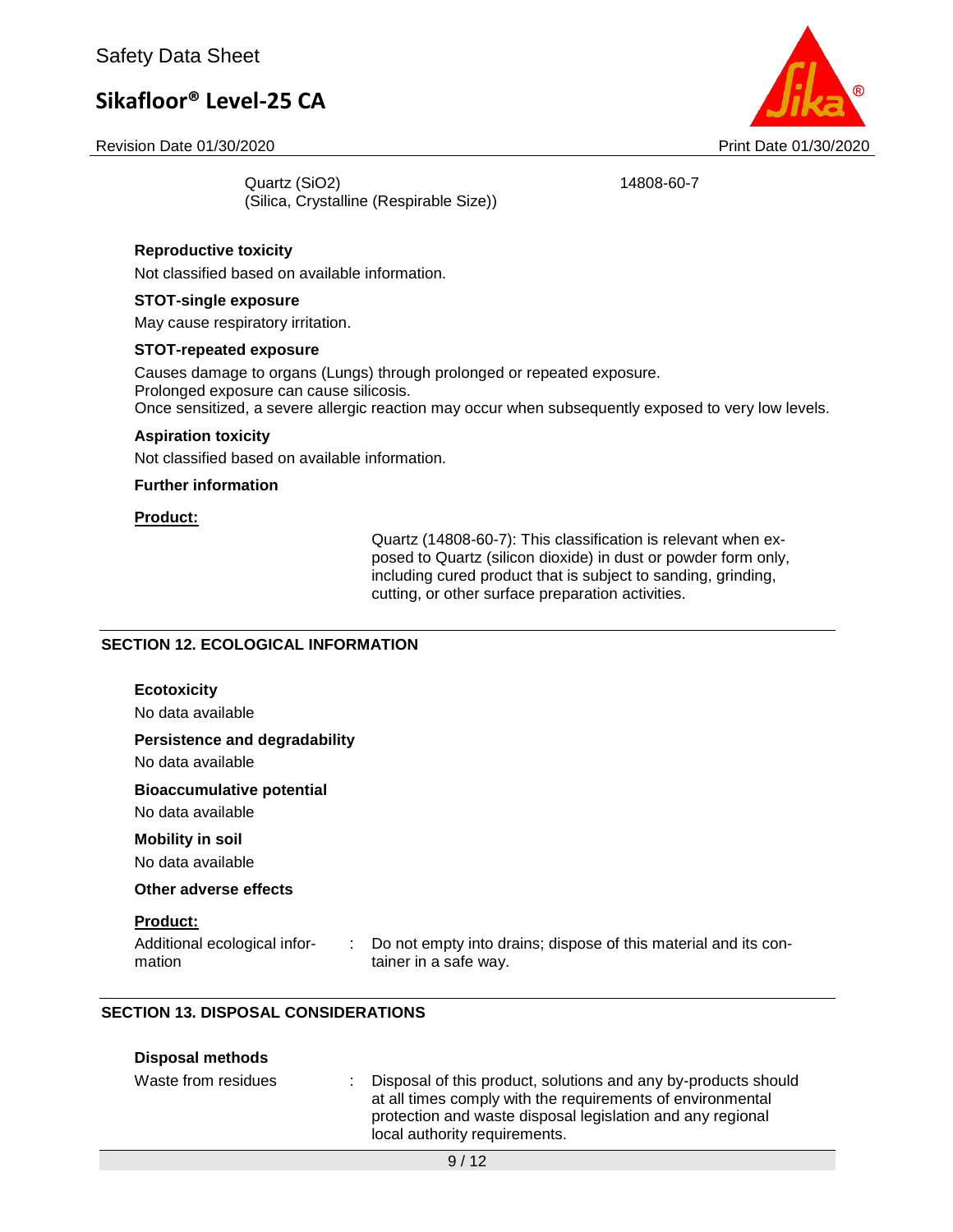

#### Revision Date 01/30/2020 Print Date 01/30/2020

Contaminated packaging : Empty containers should be taken to an approved waste handling site for recycling or disposal.

#### **SECTION 14. TRANSPORT INFORMATION**

#### **International Regulations**

**IATA-DGR**

Not regulated as a dangerous good

#### **IMDG-Code**

Not regulated as a dangerous good

#### **Transport in bulk according to Annex II of MARPOL 73/78 and the IBC Code**

Not applicable for product as supplied.

#### **Domestic regulation**

**TDG** Not regulated as a dangerous good

#### **SECTION 15. REGULATORY INFORMATION**

#### **Canadian lists**

No substances are subject to a Significant New Activity Notification.

### **SECTION 16. OTHER INFORMATION**

#### **Full text of other abbreviations**

| <b>ACGIH</b><br>CA AB OEL                                                                 | : USA. ACGIH Threshold Limit Values (TLV)<br>Canada. Alberta, Occupational Health and Safety Code (table<br>$2:$ OEL)                                                                                                                                                                     |
|-------------------------------------------------------------------------------------------|-------------------------------------------------------------------------------------------------------------------------------------------------------------------------------------------------------------------------------------------------------------------------------------------|
| CA BC OEL<br>CA ON OEL<br>CA QC OEL                                                       | Canada. British Columbia OEL<br>Ontario Table of Occupational Exposure Limits made under<br>the Occupational Health and Safety Act.<br>Québec. Regulation respecting occupational health and safe-                                                                                        |
| ACGIH / TWA<br>CA AB OEL / TWA<br>CA BC OEL / TWA<br>CA ON OEL / TWA<br>CA QC OEL / TWAEV | ty, Schedule 1, Part 1: Permissible exposure values for air-<br>borne contaminants<br>$\therefore$ 8-hour, time-weighted average<br>: 8-hour Occupational exposure limit<br>: 8-hour time weighted average<br>: Time-Weighted Average Limit (TWA)<br>Time-weighted average exposure value |
| ADR.<br><b>CAS</b><br><b>DNEL</b><br><b>EC50</b><br><b>GHS</b><br><b>IATA</b>             | Accord européen relatif au transport international des<br>marchandises Dangereuses par Route<br><b>Chemical Abstracts Service</b><br>: Derived no-effect level<br>: Half maximal effective concentration<br><b>Globally Harmonized System</b><br>International Air Transport Association  |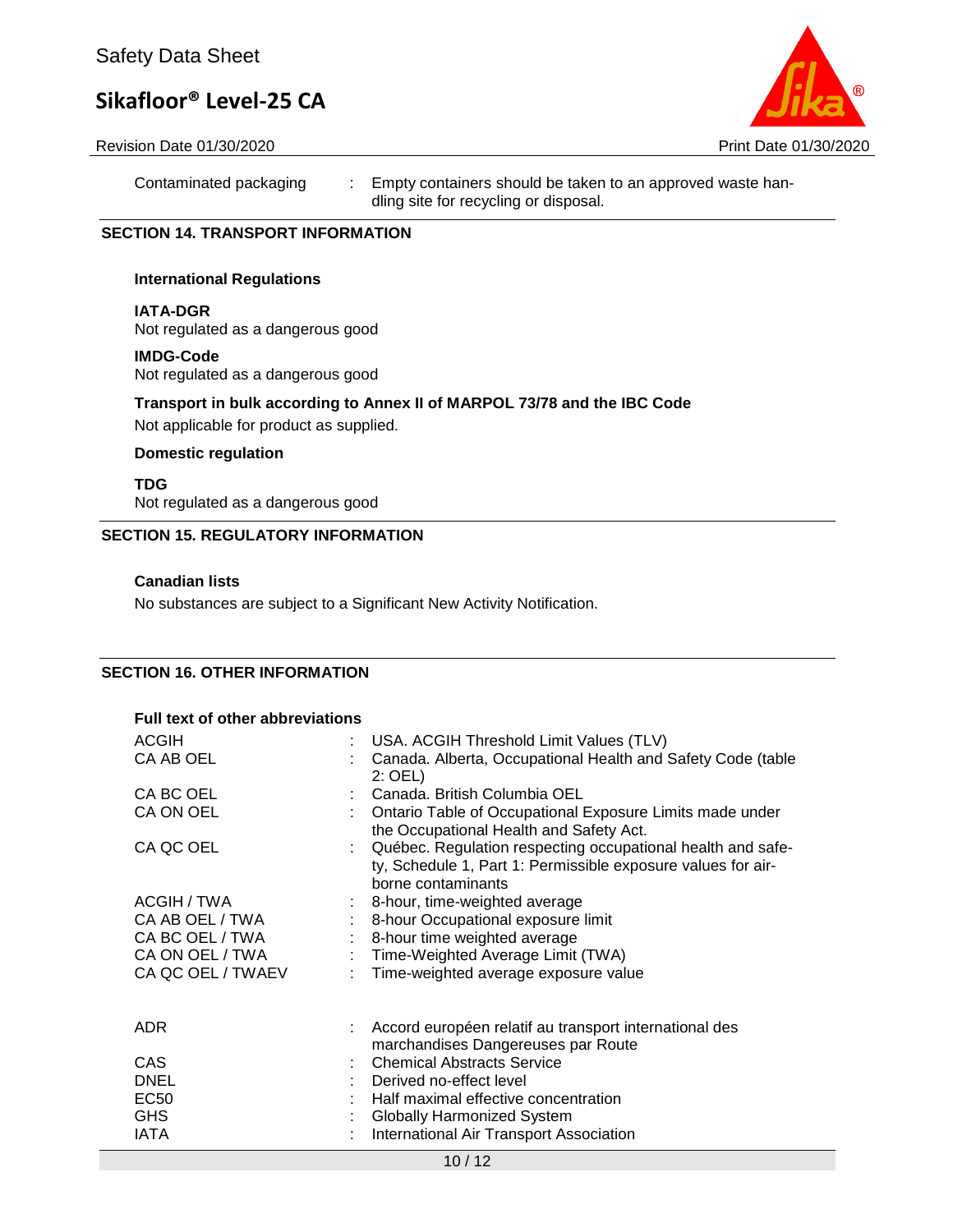Revision Date 01/30/2020 Print Date 01/30/2020



| <b>IMDG</b><br>LD50 |    | : International Maritime Code for Dangerous Goods<br>Median lethal dosis (the amount of a material, given all at<br>once, which causes the death of 50% (one half) of a group of<br>test animals)                                                 |
|---------------------|----|---------------------------------------------------------------------------------------------------------------------------------------------------------------------------------------------------------------------------------------------------|
| LC50                |    | : Median lethal concentration (concentrations of the chemical in<br>air that kills 50% of the test animals during the observation<br>period)                                                                                                      |
| <b>MARPOL</b>       |    | : International Convention for the Prevention of Pollution from<br>Ships, 1973 as modified by the Protocol of 1978                                                                                                                                |
| <b>OEL</b>          |    | Occupational Exposure Limit                                                                                                                                                                                                                       |
| <b>PBT</b>          |    | Persistent, bioaccumulative and toxic                                                                                                                                                                                                             |
| <b>PNEC</b>         |    | Predicted no effect concentration                                                                                                                                                                                                                 |
| <b>REACH</b>        |    | Regulation (EC) No 1907/2006 of the European Parliament<br>and of the Council of 18 December 2006 concerning the Reg-<br>istration, Evaluation, Authorisation and Restriction of Chemi-<br>cals (REACH), establishing a European Chemicals Agency |
| <b>SVHC</b>         | t. | Substances of Very High Concern                                                                                                                                                                                                                   |
| vPvB                |    | Very persistent and very bioaccumulative                                                                                                                                                                                                          |

#### Notice to Reader:

The information contained in this Material Safety Data Sheet applies only to the actual Sika Canada product identified and described herein. This information is not intended to address, nor does it address the use or application of the identified Sika product in combination with any other material, product or process. All of the information set forth herein is based on technical data regarding the identified product that Sika believes to be reliable as of the date hereof. Prior to each use of any Sika product, the user must always read and follow the warnings and instructions on the product's current Product Data Sheet, product label and Material Safety Data Sheet for each Sika product, which are available at web site and/or telephone number listed.

SIKA MAKES NO WARRANTIES EXPRESS OR IMPLIED AND ASSUMES NO LIABILITY ARISING FROM THIS INFORMATION OR ITS USE. SIKA SHALL NOT BE LIABLE UNDER ANY LEGAL THEORY FOR SPECIAL OR CONSEQUENTIAL DAMAGES AND SHALL NOT BE RESPONSIBLE FOR THE USE OF THIS PRODUCT IN A MANNER TO INFRINGE ON ANY PATENT OR ANY OTHER INTELLECTUAL PROPERTY RIGHTS HELD BY OTHERS.

All sales of Sika products are subject to its current terms and conditions of sale available at www.sika.ca or 514-697-2610.

| <b>Revision Date</b> | : 01/30/2020                  |  |  |
|----------------------|-------------------------------|--|--|
| Prepared by          | $: R$ & D of Sika Canada Inc. |  |  |
| Material number      | : 612766                      |  |  |

<\*\* Phrase language not available: [ Z8 ] CUST - YMSDS-000000037 \*\*>